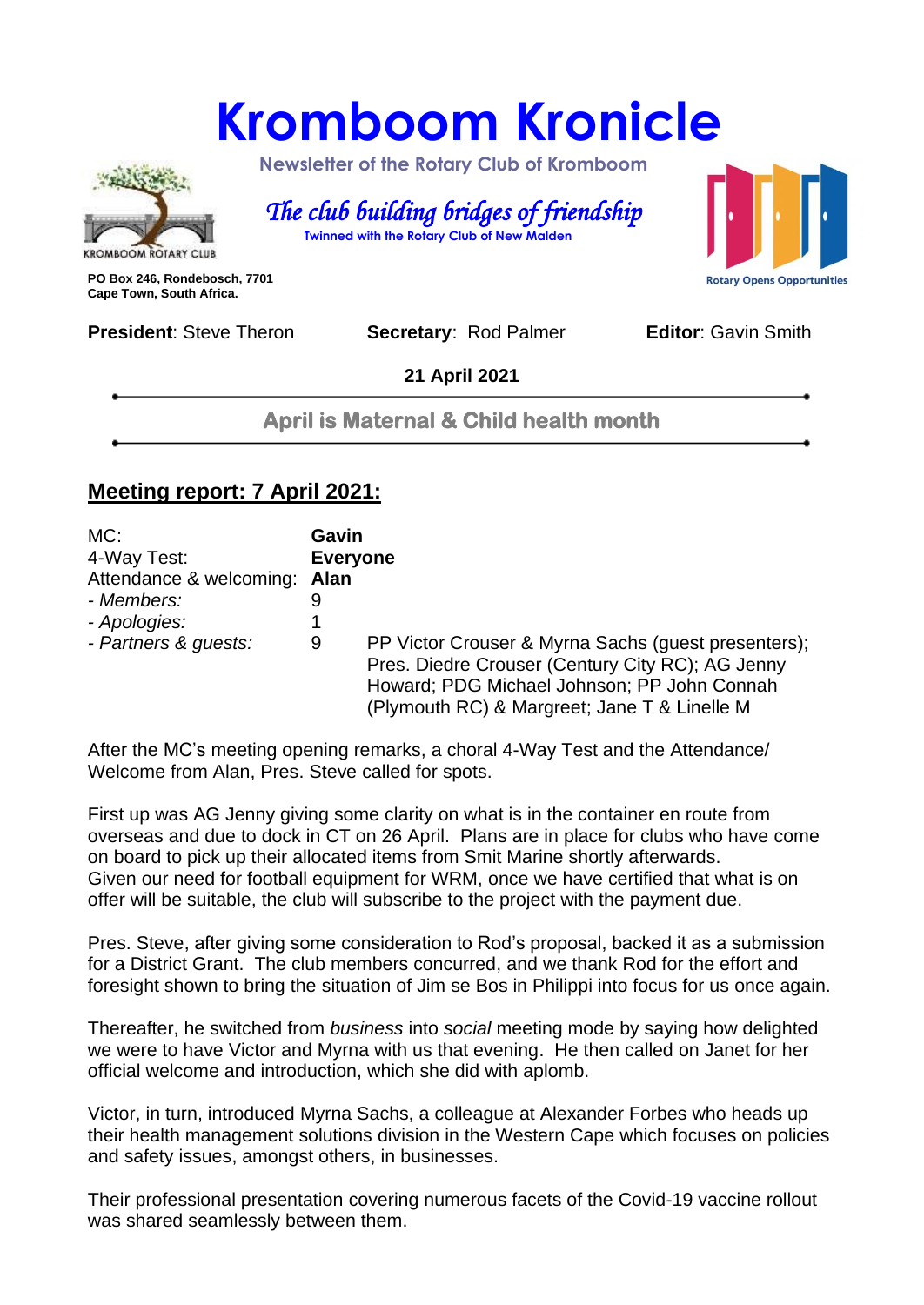A major problem in SA is the 'folklore' aspect of the vaccine. Rumours of it being unsafe, that it would change one's DNA, that it contained a microchip that would be injected with it, to the belief that the 5G network was Covid's route cause, sadly abound. She does her best to dispel these myths.

The 'facts' are that it is a government driven programme, and no individuals or businesses can procure vaccines separately. A profound awareness campaign will begin on 6 May and, even though members of medical aid societies will have their information submitted centrally, Victor suggested we enrol on the EVDS site anyway.



They covered information on the vaccines themselves as applicable to us so far (Johnson & Johnson and Pfizer products), their roll-out plan first to healthcare workers then those over 60 etc. Victor said it would then be advisable to be vaccinated every year until such time as it settles into a 'common cold'-type virus. The vaccine will prevent 'severe' Covid and hospitalisation but may not be a complete barrier.

Putting matters into context, Victor mentioned that some 20 000 people die of flu complications in the UK every year.

The question of sites for vaccine administration, targeting 250 000 to 300 000 dose deliveries per day, raised some concerns particularly from Pres. Steve who shared some of the chaos he has experienced with the current annual flu vaccine programme underway at his pharmacy.

In terms of 'funding,' the vaccine programme is free to everyone whether on medical aid or not. Medical aid members have this covered as a Prescribed Medical Benefit (PMB) and all aspects are taken care of.

After Pres, Steve reiterated that he was pretty unconvinced we would get the process smoothly in place, he called on Alan for our official thanks. Alan, in turn, expressed our real gratitude for the fine presentation of facts by both Myrna and Victor – voicing what I am sure we all felt.

Questions arose regarding volunteer services and, according to Victor, this is being considered. John, in the UK said how they went through aspects of the process via five people before getting to the vaccination spot. It is this level of administrative backup that will determine the rollout effectiveness.

Pres. Steve suggested Rotary gets involved, in similar fashion to the Rotary Family Health Day programme.

Jean-Claude read aspects of the Object of Rotary in both French and Swahili, to confuse us all, before the meeting drew to a close at 7.15pm.

| Birthdays: |              | <b>Anni</b> |
|------------|--------------|-------------|
| 21 April:  | <b>Steve</b> | <b>None</b> |
| 2 May:     | Sally        |             |
| 15 May:    | Alan         |             |

**Birthdays: Anniversaries:**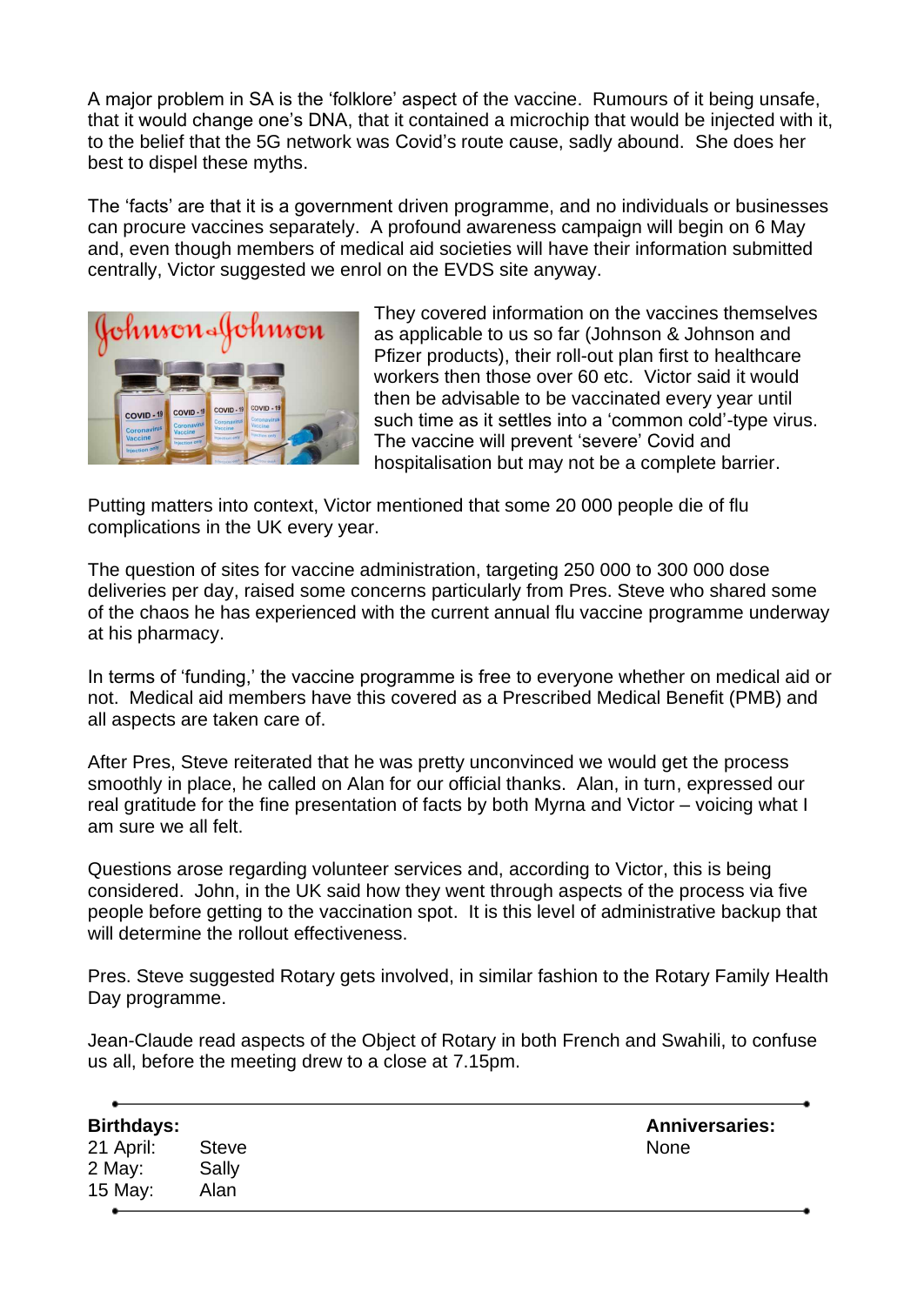#### **Advance Notice: Invitation to join us on Wednesday 2 June:**



We are delighted to invite all our Kronicle readers, Rotarians, and friends to join our club Zoom meeting on 2 June from 6.00pm SA time. Our presenter, Lois Strachan, is a bestselling author, motivational speaker, disability advocate, blogger, podcaster, and sometime rock musician. And she is totally blind.

The title of her presentation is: **'A different way of seeing'** where she asks whether we have ever wondered how a blind person pours a cup of coffee? Or how they and their guide dog safely cross a busy road?

When Lois lost her sight at the age of 21, she had to learn the answers to these and countless other questions about living as a blind woman in a sighted world. Along the way, she learned the skill of resilience and the ability to adjust to whatever life placed in her way.

Since losing her sight, Lois has realised that people who have little direct contact with a person with a disability often struggle to understand the tools and techniques that the disabled community can access. As a result, people think it is hard, or impossible, for someone with a disability to live an independent life.

Lois' book, "**A Different Way of Seeing: A Blind Woman's Journey of Living an Ordinary Life in an Extraordinary Way**" answers the questions that people may have, but have been hesitant to ask, about visual impairment and ability, told in an often, lighthearted way characteristic of Lois' perspective of life.

In her presentation, Lois will share a little of her personal story and answer some of the questions you may have, as well as sharing strategies to stay on track when confronting unexpected change.

#### *More about the Presenter:*

Lois' purpose is to help others overcome the challenges they face in their professional and personal lives. As a motivational speaker she uses her personal story to teach audiences techniques to become resilient and manage change. She also uses her platforms to demystify the world of the disabled and break down the pre-conceptions that hinder inclusion of persons with disabilities into society and the workplace.

Lois achieved a Bachelor of Arts and an Honours degree from the University of KwaZulu-Natal, is a Distinguished Toastmaster, a certified coach, and is a Past President of the Cape Chapter of the Professional Speakers Association of Southern Africa and a Past District Governor of the Southern African district of Toastmasters International.

*This is a talk not to be missed. If you are not on my usual Zoom link e-mail list and wish to attend, please send an e-mail request to [gavinpsmith1@outlook.com](mailto:gavinpsmith1@outlook.com)*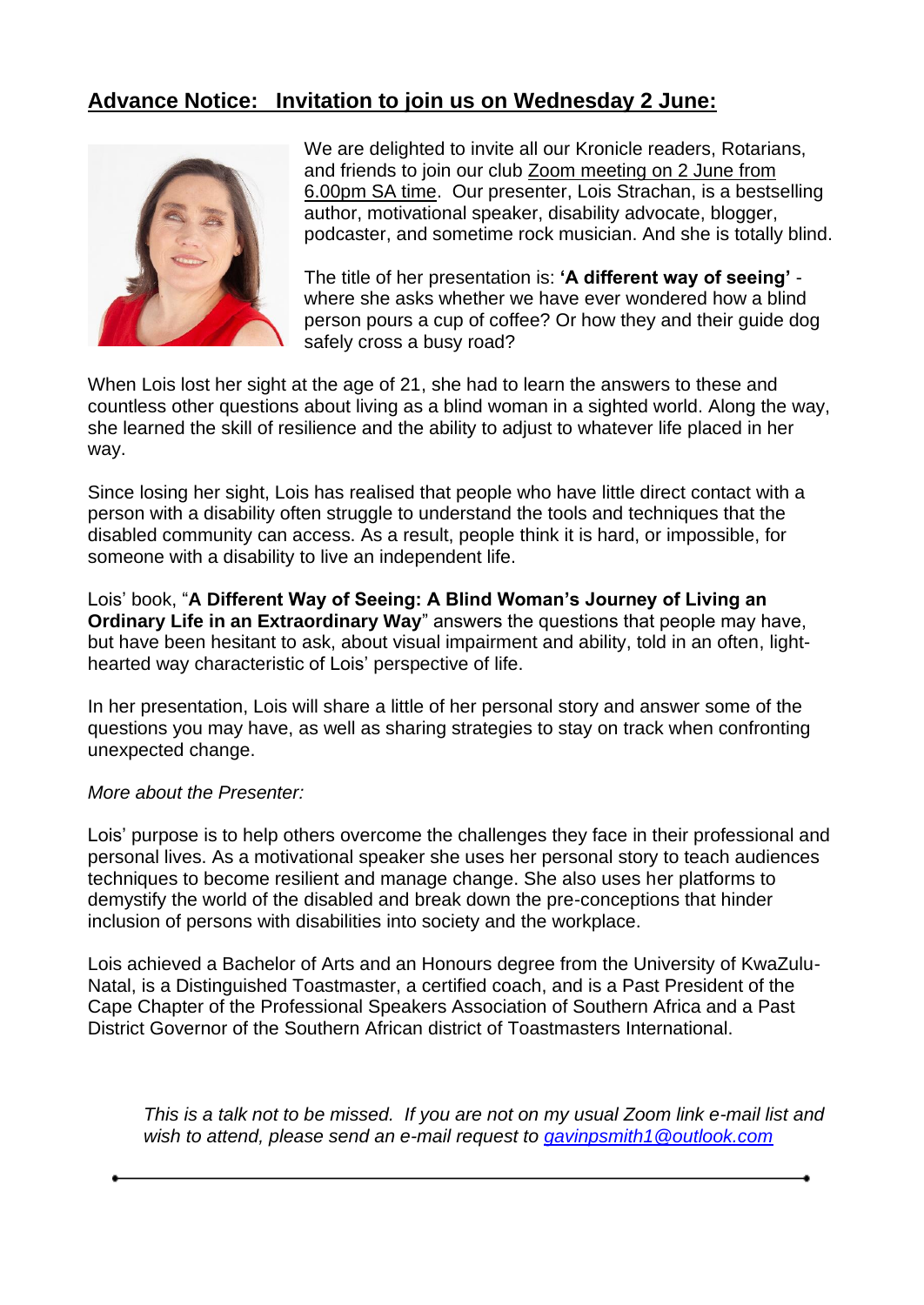#### **Death of Prince Philip, Duke of Edinburgh:**

Sad news of Prince Philip's death, just a month before turning 100, was made known on 9 April and marks the end of an era in the British monarchy.

He was a colourful man, a loyal support to Queen Elizabeth and one with strong Rotary ties – he had been an Honorary Member of the Edinburgh Rotary Club in Scotland since 1952 and a great friend to all Rotarians, as this foreword in the 1984 history of Rotary book entitled "The Golden Wheel" by David Shelley Nichol illustrates:

## Foreword

#### by H.R.H. The Duke of Edinburgh





The sheer size of Rotary International in 1984 is impressive. Almost 1 million members in 158 countries are awesome statistics, but they really mean nothing at all unless the members are inspired by Rotary's challenging philosophy, expressed by its splendidly simple motto "Service Above Self". The motto would be irrelevant if there were no selfishness in the world, but the temptation to cheat, to exploit and to dominate for the sake of personal wealth and power has always been a feature of human existence and the chances are that it always will be.

The significance of Rotary is that it has become one of the most active and effective lay forces on the side of righteousness, cooperation and goodwill. It provides, therefore, a most powerful encouragement of the potential for good that is in all men and by so doing it also acts as a severe restraint on what is evil and corrupt. It is no coincidence that Rotary flourishes in the free and open societies of this world while it is ruthlessly suppressed under ideological dictatorships.

This book may not be the only history of Rotary to be written but it is probably the first to trace the course of events and to follow the development of an idea at the same time. What comes through is that while fashions and attitudes may vary between countries and over periods of time, the central principle and philosophy of Rotary runs through the whole story as if it were the track of the Golden Wheel.



RIP, Prince Philip. Due thanks to Alan for the article.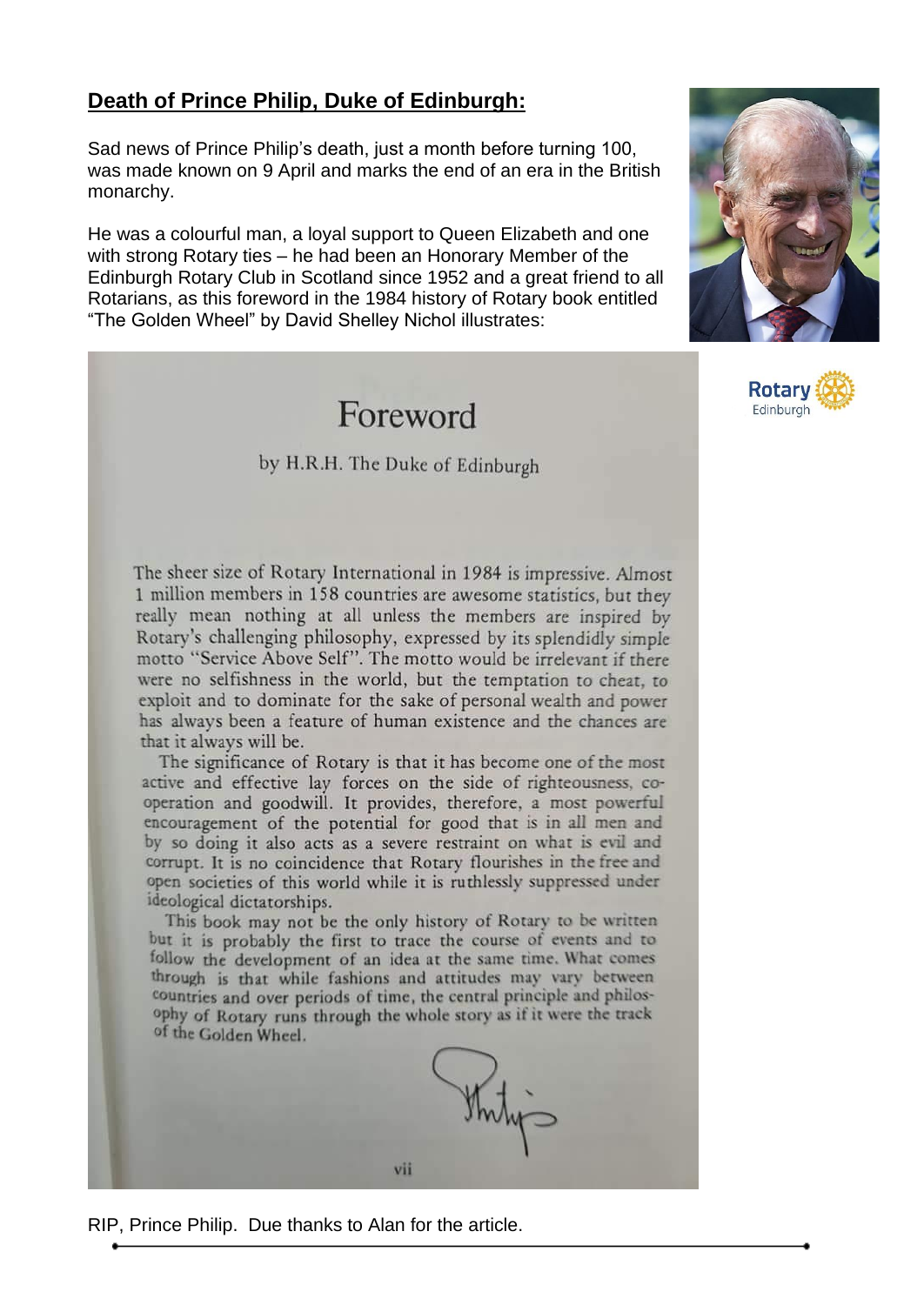### **Kind response from Isabel:**

Dear President Steve, members of RC Kromboom and former RLL colleagues

Yesterday I was treated to a delicious lunch and champagne at Kelvin Club and Jean-Claude presented my Paul Harris Award to me again, this time with the actual physical pin and certificate.

I am absolutely blown away by the honour that you all bestowed on me. I will have to work really hard on "*furthering better understanding and* 

*friendly relations amongst peoples of the world*" in future so that I will begin to feel that I have deserved this very prestigious award.

Many, many thanks again - I am very grateful and proud.

All the best for RC Kromboom in the years to come.

Regards Isabel

*Thank YOU, Isabel, from all of us – a most worthy award recipient. Ed.*

#### **Another speaker opportunity:**



#### **Notice from Pres. Angela of Melkbos RC:**

**Next Beach Clean-up (location to be confirmed) : 19-24 April 2021**

Should you require more information, please contact Elzette Krynauw here: [elzette.krynauw@capetown.gov.za](mailto:elzette.krynauw@capetown.gov.za?subject=February%20Beach%20Cleanup)



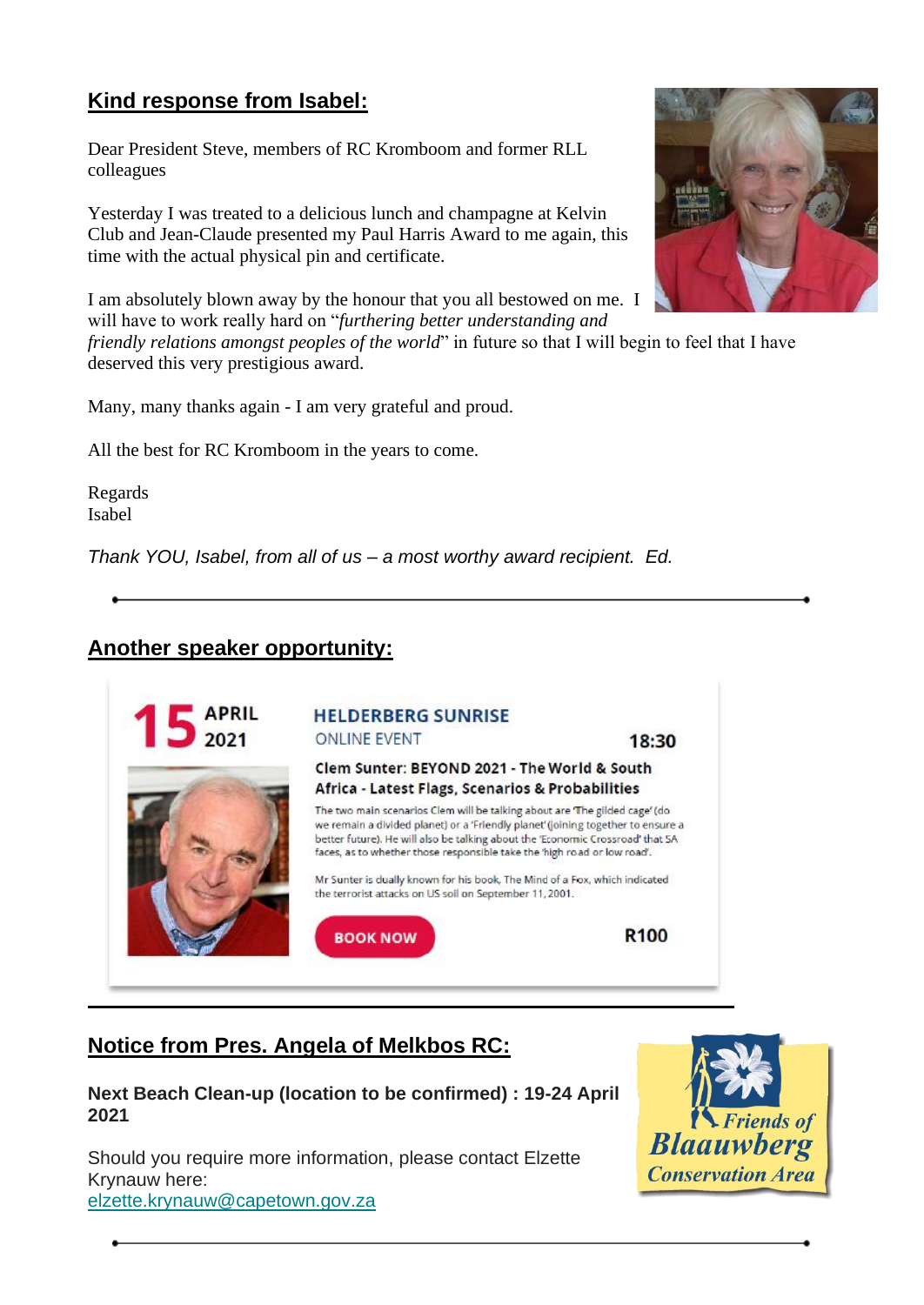#### **Rotary information:**

#### **Resolutions to be considered by the Rotary Conference on 1 May 2021**

At the virtual Conference in May resolutions that can shape the way our District is run and the policies it follows will be considered and debated. **All clubs in the District are encouraged to submit resolutions on issues of concern, to the Rotary District Services Centre, e-mail to [dist9350@iafrica.com](mailto:dist9350@iafrica.com) to reach us by 28 April 2021.** District committees are also welcome to submit resolutions for consideration.

When considering submitting a resolution for conference, please keep the following in mind:

- Put the proposed resolution to a regular club meeting (or District Committee) for adoption.
- If adopted forward the resolution to the Rotary District Services Centre with a covering endorsement by your President or Secretary certifying that it has been adopted.
- When drafting a resolution, it is preferable to keep it simple and to handle only one subject per resolution. Resolutions covering multiple subjects or requiring multiple solutions are confusing. It is better to have two or three resolutions pertaining to a subject than to try to cover all bases in a single resolution.

| <b>Duty Roster</b>               |                 |              |          |            |
|----------------------------------|-----------------|--------------|----------|------------|
|                                  | 21 April        | 28 April     | 5 May    | 12 May     |
| Administrator/ meeting host      | Pres. Steve     | Pres. Steve  | Gavin    |            |
| Four Way Test                    | everyone        |              | everyone |            |
| Attendance & Welcoming           | Gloria          |              | Graham   |            |
| Speaker Introduction             | <b>Business</b> | <b>Board</b> | Social   | No meeting |
| Speaker Thanks & Report          | Meeting         | Meeting      | meeting  |            |
| Object of Rotary                 | Rod             |              | Joolz    |            |
| <b>SJMC Interact Meeting Rep</b> | On hold         |              | On hold  |            |
| <b>Meeting Scribe</b>            | Rod             | Rod          | Gavin    |            |

| <b>Duty Roster</b>               |                 |              |             |            |
|----------------------------------|-----------------|--------------|-------------|------------|
|                                  | 19 May          | 26 May       | 2 June      | 9 June     |
| Administrator/ meeting host      | Gavin           | Pres. Steve  | Gavin       |            |
| Four Way Test                    | everyone        |              | everyone    |            |
| Attendance & Welcoming           | Alan            |              | David       |            |
| Speaker Introduction             | <b>Business</b> | <b>Board</b> | Gavin       | No meeting |
| Speaker Thanks & Report          | Meeting         | Meeting      | Gloria      |            |
| Object of Rotary                 | Janet           |              | Jean-Claude |            |
| <b>SJMC Interact Meeting Rep</b> | On hold         |              | On hold     |            |
| <b>Meeting Scribe</b>            | Gavin/Rod       | Rod          | Gavin       |            |